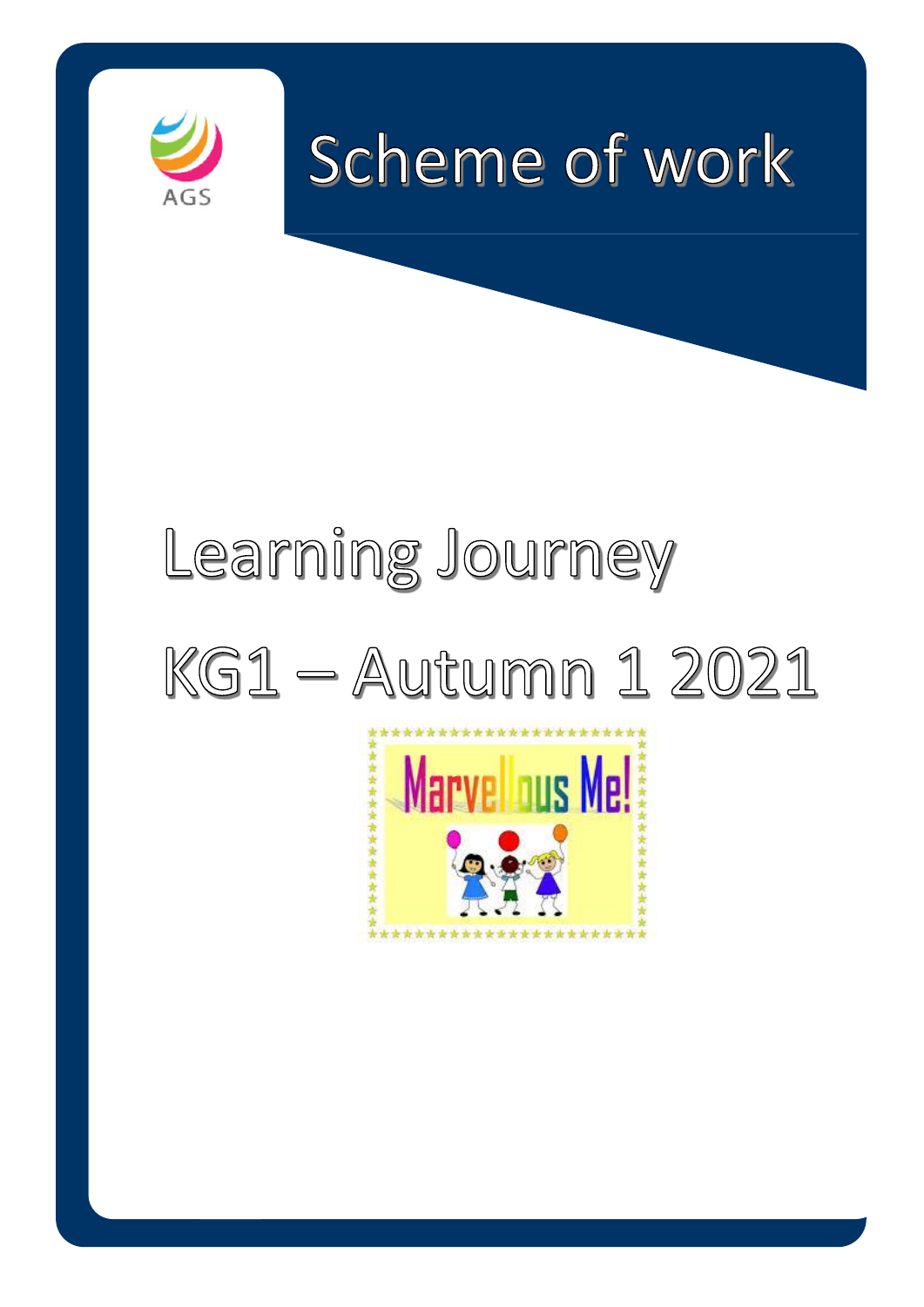Welcome KG1,

Welcome to our new academic year in Kindergarten 1. Firstly, we would like to welcome the children and families who are returning after the summer break and to the new children and families who will be joining us. This newsletter will give you the guidelines about the curriculum your child will be covering this term in Kindergarten 1.

The children will be settling into the nursery routine, while meeting new friends. The children will be learning to be part of a group, sharing resources and learning our nursery routine. Our topic this term will be focusing on 'Marvellous Me'. We will encourage children to be independent, follow instructions and play cooperatively with their peers within the provision areas.

## **Home Challenges!**

In Kindergarten 1 we hope to promote and encourage a love of books and storytelling in order to develop many skills such as reading, listening, imagination, social skills and writing. Reading with your child on a daily basis is a fantastic way to encourage this.

Some activities to try when reading with your child:

- Look at the front cover and discuss the illustrations, guess what the story might be about.
- Read the story with your child, encourage your child to talk about what they can see and what they think might happen next.
- Allow your child to hold the book and turn the pages as you read.
- Talk about the characters, what do they look like, how do they feel, what are they doing etc.
- Look for things in your home or out and about that relate to your story.
- Do you have any books in your home or the library that are similar?
- Encourage your child to retell the story in their own words.
- Encourage your child to look at the book independently.

#### **Phone Numbers**

Please ensure all contact numbers are up to date at the office in case of emergencies.

## **Spare clothing**

Please provide spare clothing for your child in their school bags and Put your child's name on their clothes, jackets and shoes.

#### **Stories we are going to be learning about?**



l







**Nursery Rhymes:** Head, shoulders, knees and toes Here are my Fingers Special Me Feelings Song

**Special Dates to remember: National Day Thursday 18th November 2021**

**A website you may find helpful** <https://www.topmarks.co.uk/>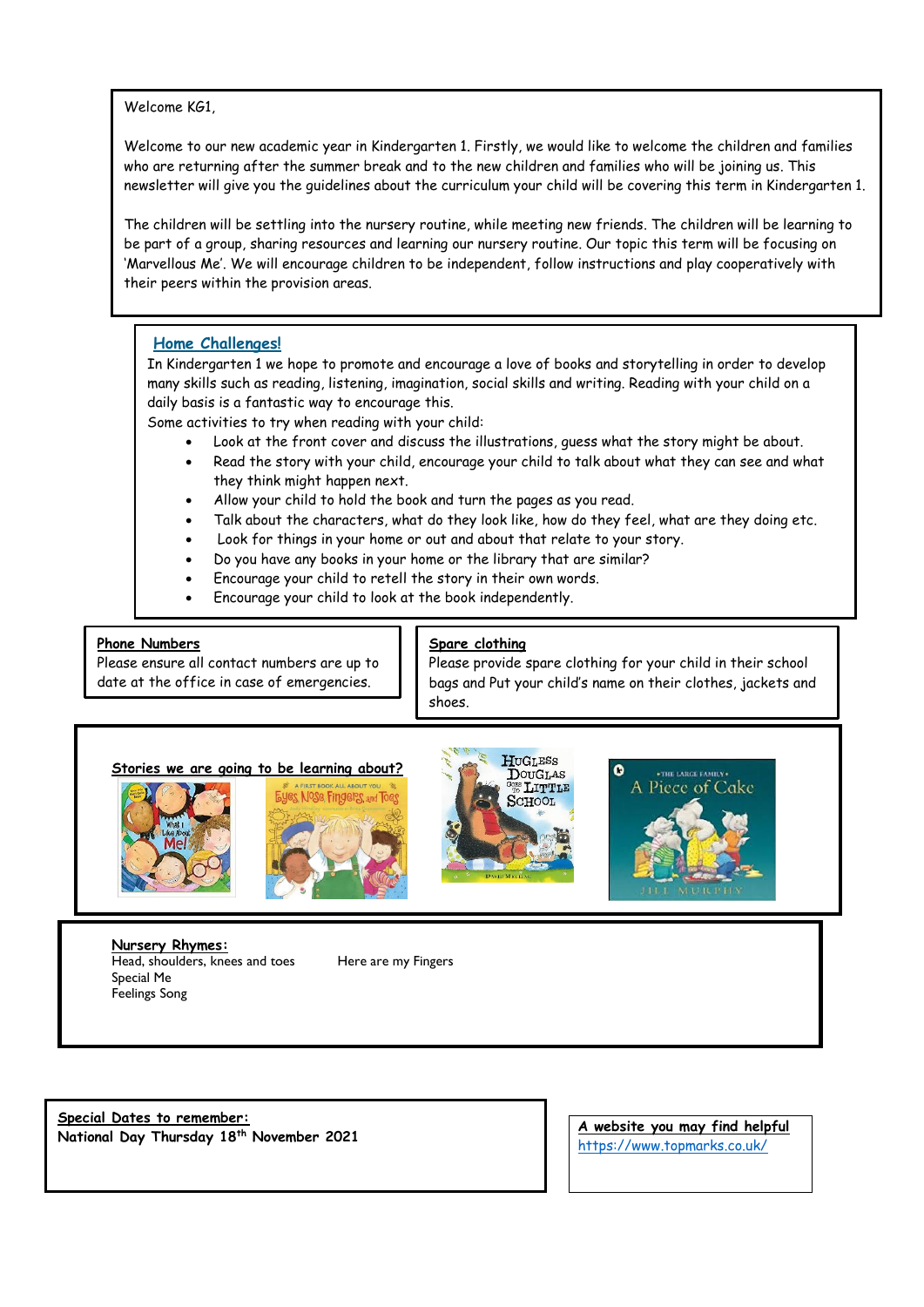## **EYFS Learning Areas:**

## **PSED- Personal, Social and Emotional Development.**

#### I will be:

Learning to create class rules with my friends. Learning teachers names. Participating in turn taking games. Learning to share the toys with my friends. Learning the routines of the school day. Learning the social skills of eating together. Thinking about the feelings of others. Talking about my family and other people who are important to me. Thinking about occasions/events special to myself and my friends. Making a special box and filling it with precious items that mean a lot to me.

### **Communication and Language.**

#### I will be:

Taking part in circle time. Learning to talk about myself and my family. Asking questions to get to know my friends in my class. Talking about my family and friends. Listening to different stories and rhymes. Singing songs about shapes, colours, friends and family.

#### **Physical Development**

#### I will be:

Learning to travel in a variety of ways. Exploring movements with my body. Moving with confidence, control and safety. Developing my hand control, using different writing tools. Learning about a healthy lifestyle- Healthy snacks Playing group games with my friends- obstacle course Music through movement- Sticky Kids